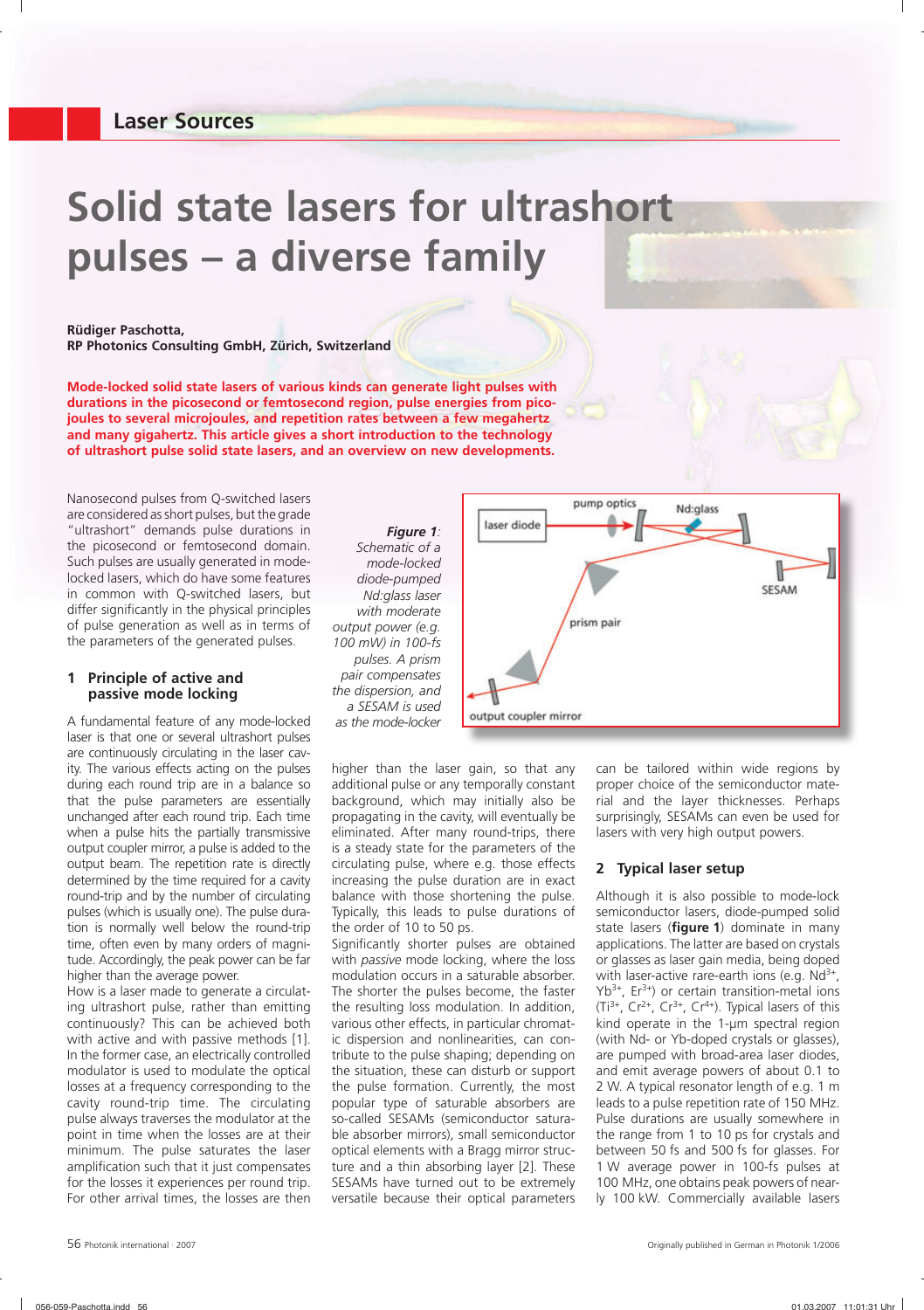

*Figure 2: Schematic of a thin disk laser head. The gain medium is an Yb:YAG disk with typically 100-200 µm thickness. The generated heat is extracted into the heat sink colinear to the beam axis. The cavity is arranged so that the pump light makes multiple passes through the disk (not shown)*

of this kind typically don't demand more from the user than simply turning a key. Many further developments are still going on. New ytterbium-doped crystals allow similarly short pulse durations as glasses, while their better thermal properties allow for higher powers. Special designs lead to lasers which can be operated with small batteries and require very little space.

### **3 The shortest pulses**

Lasers based on transition-metal-doped crystals, such as Ti:sapphire or Cr:LiSAF, are used for the shortest pulses. Pulse durations below 10 fs are presently routinely achieved with Ti:sapphire lasers, and the final limit seems to be around 5.5 fs [3]. In this regime, even the extremely large gain bandwidth of Ti:sapphire is hardly sufficient, and detrimental nonlinear effects become strong due to the high peak powers. Furthermore, it is difficult to precisely compensate the chromatic dispersion of the resonator over a very wide spectral range. For these very short pulses, special "double-chirped" laser mirrors have been developed, which significantly expanded the potential for ultrabroadband dispersion compensation.

For some applications, the relevant factor is not the extremely short pulse duration but rather the width of the spectrum of the laser output, which may be more than one octave. Using a microstructured fibre ("photonic crystal fibre"), it is also possible to broaden the initially narrower laser spectrum outside the laser cavity. Both methods allow the generation of selfreferencing frequency combs [4], which are becoming very important particularly for applications in frequency metrology. They have recently obtained additional attention through the Nobel Prize in Physics, awarded in 2005 to Prof. Theodor W. Hänsch (MPI für Quantenoptik, Garching, together with two other winners).

#### **4 High output powers**

Initially, drastically increased output powers of modelocked lasers appeared to be hardly achievable, because this leads to strong thermal effects in the laser gain medium, and it often didn't take many pulses until the SESAM was destroyed. A careful analysis revealed that one should not try to solve the latter problem by looking where the smoke comes from. It turned out to be better to

optimise various parameters of the laser, in particular those of the resonator and the laser head, in order to operate the SESAM under optimised conditions. This has been demonstrated particularly with modelocked thin disk Yb:YAG lasers (figure 2) [5], which, due to the cooling geometry of the thin disk laser head, allow for very high powers and can generate sub-picosecond pulses (this is because Yb:YAG has a fairly large gain bandwidth compared for example to Nd:YAG). After first attempts with 16 W average output power, 60 W and even 80 W have been achieved [6]. The pulse energy of these sub-picosecond pulses is now just above 1 µJ, and the peak power significantly above  $1$  MW – these lasers can be used directly for micro materials processing without the need for subsequent amplification. Much shorter pulses can be obtained by nonlinear pulse compression in a special kind of glass fibre with large mode area [7], while other wavelengths are accessible with nonlinear frequency conversion [8].

#### **5 Higher pulse repetition rates**

In order to obtain a higher pulse repetition rate, one can drastically reduce the cavity round-trip time by using a compact laser resonator. While the realisation of short cavities is physically not difficult, the consequence in the case of passively mode-locked lasers is unfortunately that the tendency for certain instabilities of the pulse energy (Q-switched mode locking [1]) becomes stronger and stronger. This effect initially limited the achievable repetition rates to a few GHz, so that such lasers were not usable for some applications where faster pulse trains are required, such as in fibre-optic communications and for certain measurement purposes. Once again, however, a detailed analysis of the phenomena and design constraints paved the way for drastic improvements. Nearly 160 GHz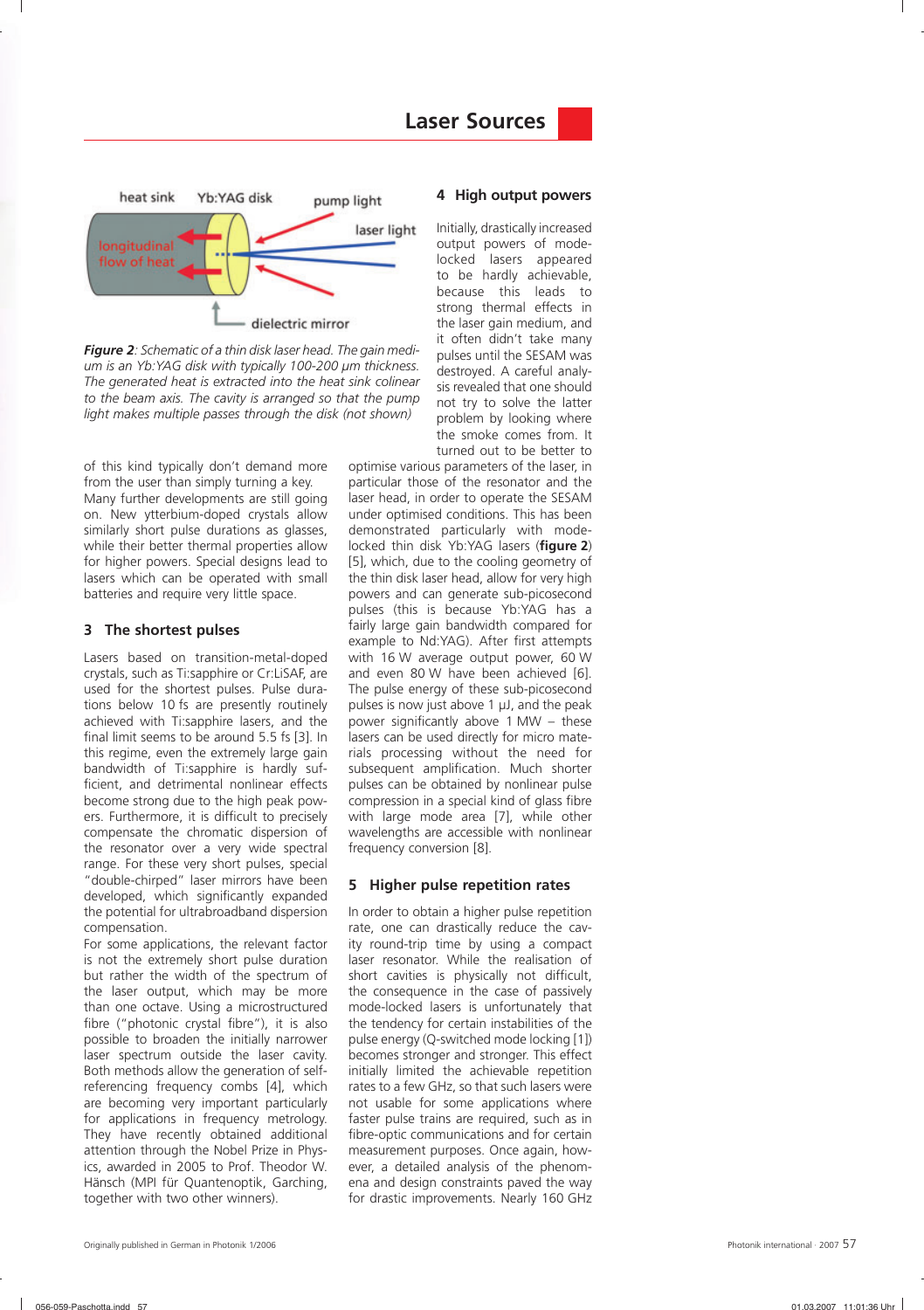



have been achieved with  $Nd:YVO<sub>4</sub>$  lasers [9] around 1 µm wavelength, and 50 GHz in the  $1.5$ -µm region  $[10]$  (**figure 3**) as used e.g. for fibre-optic communications. Although mode-locked diode lasers do allow for significantly higher repetition rates [11], the achievable average output powers of the solid state lasers are much higher (typically 10 to 50 mW), and the pulse quality is excellent. Furthermore, the approach of *passive* mode-locking may prove practical for many applications, as expensive multi-GHz electronics and modulators are not required.

## **6 New laser types**

The optimisation either for high output powers or for multi-GHz pulse repetition rates leads into quite different directions. It turns out that the combination of both properties is very hard to achieve with conventional solid state lasers. Exactly this combination, however, is required for some future applications such as optical clocking of microprocessors or synchronous pumping of optical parametric oscillators. The challenge becomes even greater when subpicosecond pulse durations are required in addition. This leads to requirements which can not be met by any laser crystals or glasses which are currently available.

## **6.1 VECSELs**

In particular because semiconductor lasers have been very limited in terms of output power for some time, it is all the more surprising to learn that this type of laser is now starting to fill the gap. However, this new potential is realised not with a conventional diode laser, but rather with an optically pumped surface-emitting laser with external resonator (VECSEL, **figure 4**). Such lasers can generate high powers with excellent beam quality [12,13], and with a SESAM they can be mode-locked [14] without instabilities of the pulse energy, even at very high repetition rates. So far, e.g. 1.4 W average power in 6-ps pulses with 10-GHz repetition rate have been demonstrated [15]. Even the generation of 0.5-ps pulses is possible [16], even though not yet demonstrated with high average power. Within the next few years, combinations such as e.g. 3 W, 0.5-5 ps and 10-40 GHz should become feasible. Probably at some later time, similar lasers will be electrically pumped, and the saturable absorber could be integrated into the gain structure [17]. However, lower pulse repetition rates and higher pulse energies will probably remain the domain of conventional solid state lasers.

In terms of cooling geometry, the VECSEL is quite similar to the thin disk laser. However, the different microscopic parameters (in particular, the laser cross sections and upper-state lifetime) make it suitable for totally different parameter regions.

#### **6.2 Fibre lasers and amplifiers**

Yet another kind of laser is the fibre laser. Neodymium, ytterbium or erbium-doped fibres have a large amplification bandwidth, which is advantageous for the generation of ultrashort pulses. A fibre laser



*Figure 4: Resonator setup of a mode-locked VECSEL. The gain structure is pumped with a high power laser diode. The resonator contains a SESAM as the mode-locker*